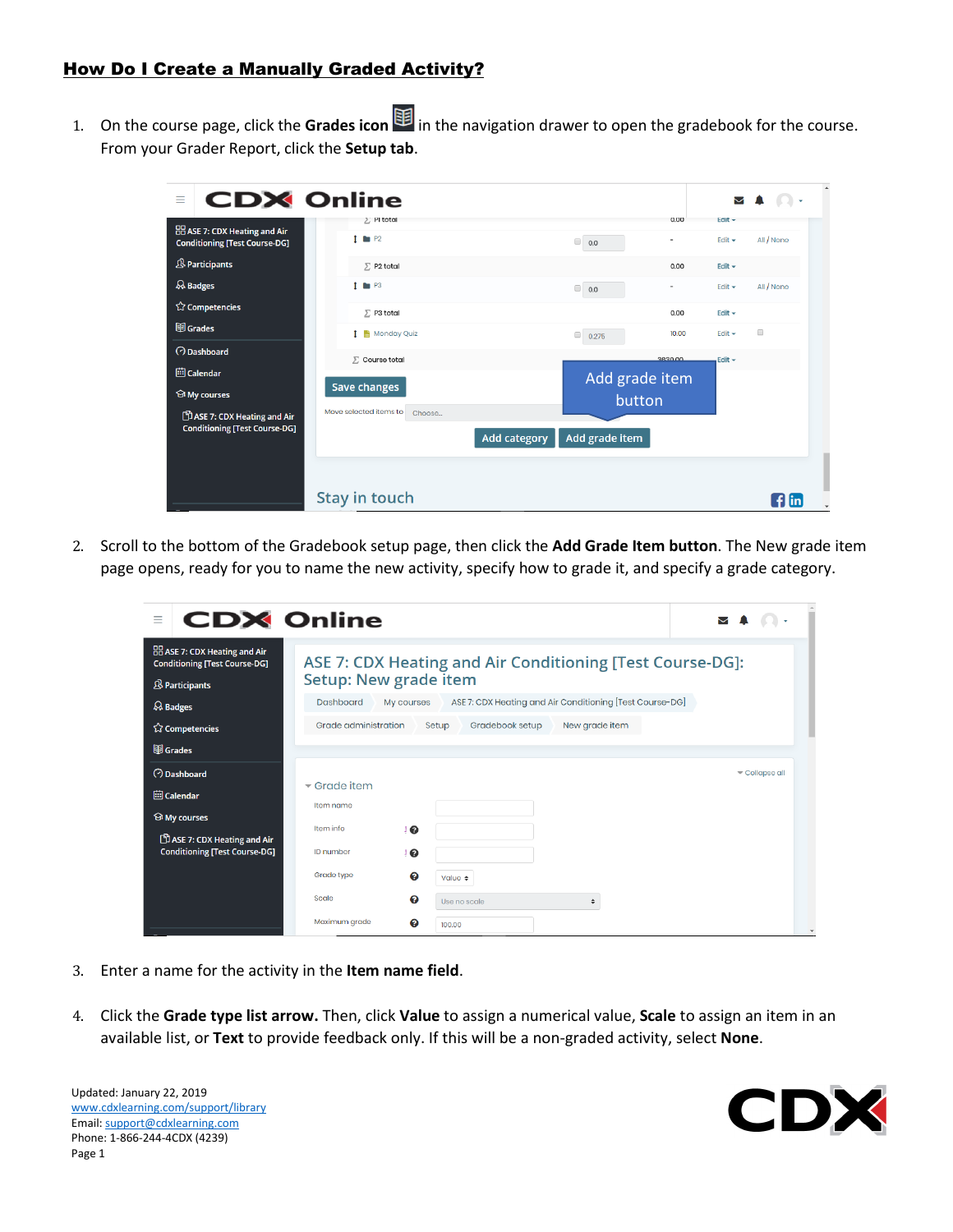## How Do I Create a Manually Graded Activity?

5. Click the **Show More link** to see all available fields, then continue completing the fields to specify parameters for grading the activity. Depending on the Grade type you chose, some parameters may be unavailable. For example, the **Scale field** is available only if you selected the Scale grade type. The **Maximum grade** and **Minimum grade fields** are available only if you selected the Value grade type.

| <b>CDX Online</b><br>$\equiv$                                                |                                     |                                  |                                                                    |
|------------------------------------------------------------------------------|-------------------------------------|----------------------------------|--------------------------------------------------------------------|
| <b>BB</b> ASE 7: CDX Heating and Air<br><b>Conditioning [Test Course-DG]</b> | $\overline{\phantom{a}}$ Grade item |                                  | $\triangleright$ Expand all                                        |
| <b>&amp; Participants</b>                                                    | Item name                           | <b>Practical lab</b>             | Grayed-out settings are unavailable<br>for the selected Grade type |
| $\mathcal{R}$ Badges<br>☆ Competencies                                       | Grade type<br>ଵ<br>Scale<br>ଵ       | Value $\div$<br>Use no scale     |                                                                    |
| 围 Grades                                                                     | Maximum grade<br>ଵ                  | 100.00                           |                                                                    |
| <b>O</b> Dashboard                                                           | Minimum grade<br>ଵ                  | 0.00                             |                                                                    |
| <b>iiil</b> Calendar<br>Show more link                                       | Show more                           | <b>Hidden</b><br>Locked <b>@</b> | Click Help icon for more<br>help on a setting                      |
| Conditioning [Test Course-Duj                                                | ▶ Parent category                   |                                  |                                                                    |
|                                                                              |                                     | <b>Save changes</b><br>Cancel    |                                                                    |

6. Next, select the **Parent category heading** to expand it, then click the **Grade category dropdown menu** to assign the item to a specific category. If you leave the **Weight adjusted checkbox clear**, the item grade will be assigned a natural weight calculated relative to other activies within that category. If you click to add a checkmark, you can manually specify a value used to adjust the weighting.

| <b>CDX Online</b><br>Ξ                                                       |                               |        |                                                                 | $\sim$ |   |
|------------------------------------------------------------------------------|-------------------------------|--------|-----------------------------------------------------------------|--------|---|
| <b>BB</b> ASE 7: CDX Heating and Air<br><b>Conditioning [Test Course-DG]</b> | <b>Scale</b><br>Maximum grade | ❸<br>ℯ | Use no scale<br>÷<br>100.00                                     |        |   |
| & Participants                                                               | Minimum grade                 | ℯ      | 0.00                                                            |        |   |
| & Badges                                                                     |                               |        | <b>Hidden</b>                                                   |        |   |
| ☆ Competencies                                                               |                               |        | Locked <b>O</b>                                                 |        |   |
| <b>围</b> Grades                                                              | Show more                     |        |                                                                 |        |   |
| <b>O</b> Dashboard                                                           | - Parent category             |        |                                                                 |        |   |
| <b>iiil</b> Calendar                                                         |                               |        | ■ Weight adjusted ●                                             |        |   |
| <b><sup>⊙</sup> My courses</b>                                               | Weight                        | ଵ      | 0.0                                                             |        |   |
| ASE 7: CDX Heating and Air                                                   |                               |        | <b>Extra credit</b>                                             |        |   |
| <b>Conditioning [Test Course-DG]</b>                                         | Grade category                |        | ASE 7: CDX Heating and Air Conditioning [Test Course-DG] $\div$ |        |   |
|                                                                              |                               |        | <b>Save changes</b><br>Cancel                                   |        |   |
|                                                                              |                               |        |                                                                 |        |   |
|                                                                              |                               |        |                                                                 |        | ٠ |

7. When finshed, click the **Save changes button** on this page.

Updated: January 22, 2019 [www.cdxlearning.com/support/library](http://www.cdxlearning.com/support/library) Email[: support@cdxlearning.com](mailto:support@cdxlearning.com) Phone: 1-866-244-4CDX (4239) Page 2